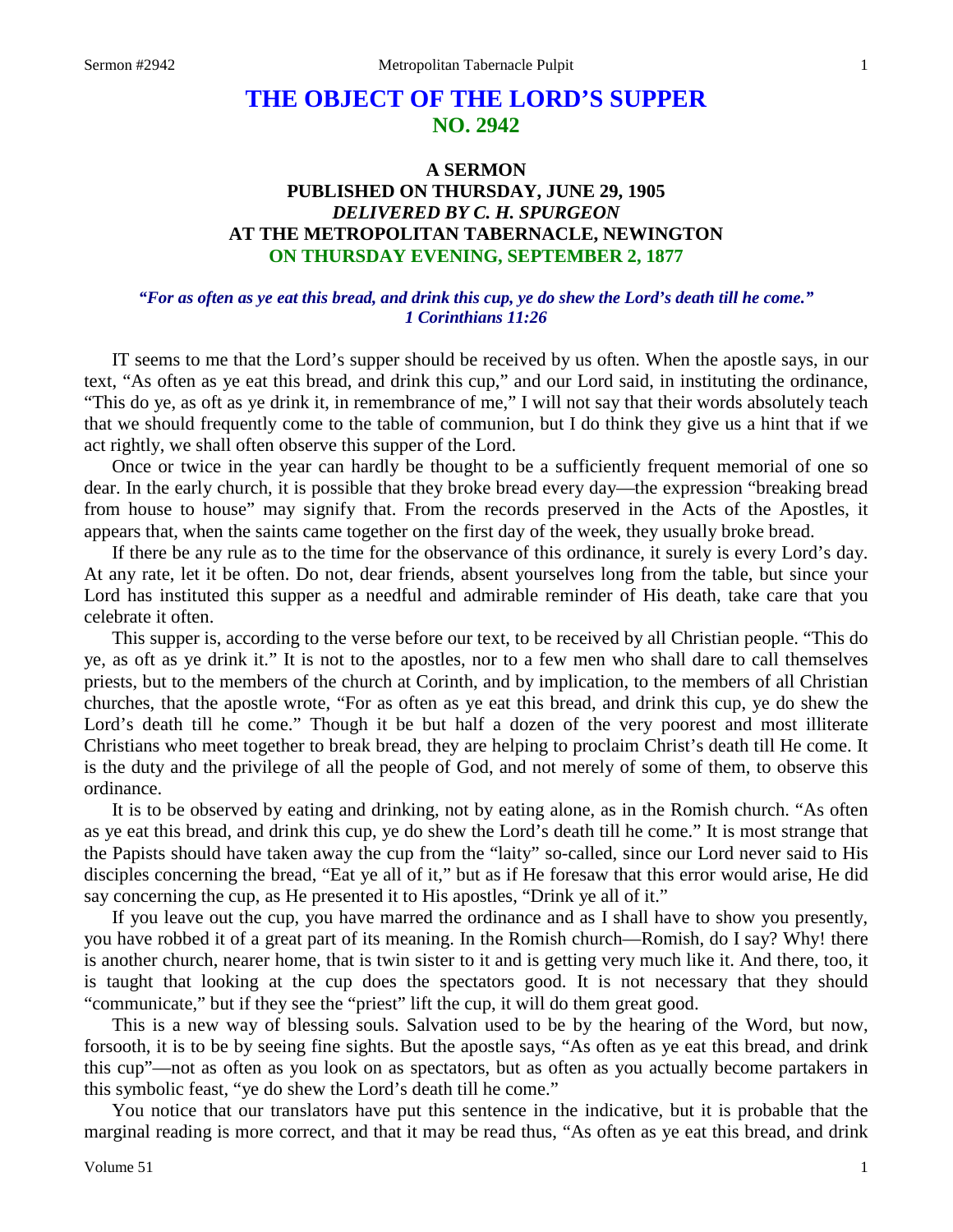this cup, shew ye the Lord's death till he come." Endeavor to do it—realize that you are doing it—let your feelings be appropriate to the meaning of the ordinance, "show you the Lord's death till he come." As often as true believers meet together to eat this bread, and drink this cup, they do show, both to themselves and to all who look on, the death of the Lord Jesus Christ.

Just in passing, notice that it is bread that they eat, and it is wine that they drink—nothing is said about transubstantiation here. But "as often as ye eat this bread"—and it is bread and nothing but bread—"and drink this cup," which still remains but a cup and its contents just what they were before— "ye do shew the Lord's death till he come."

This will suffice upon the words of the text. And now, the doctrine that I want to draw from it is that, at all times when we come to the communion table, we show the death of Christ. That is the great end and object of the Lord's supper—to set forth—to tell out anew—to proclaim afresh the death of our Lord Jesus Christ.

**I.** First, let us consider HOW THIS ORDINANCE DOES SHOW THE DEATH OF CHRIST.

It is all very simple. There is nothing but bread broken and eaten, and wine poured out and afterwards drunk. How can this show the death of Christ? Well, it does. It has done so ever since it was instituted and there are multitudes of believers who delight to see that death set forth by it.

First, *it sets forth the painfulness of Christ's death*. It is death that is represented by these emblems, for there is the bread and there is the wine, both separate from one another. When the flesh and the blood of a person are together, they do not present to us the image of death. But the bread, which represents the flesh, altogether separate from the wine, which represents the blood, is the picture of death, and death in a violent form—death by wounding, by bleeding.

The separation of the lifeblood from the body is the form of death which is manifestly set forth here to all onlookers. To my mind the very bread, as we break it, seems to say, "Thus Christ becomes our food." Bread has to pass through many tortures before it becomes food to us. The wheat was sown in the ground. It was buried, it sprang up, it was exposed to cold winds and to hot sunshine before it ripened and then it was cut down by a sharp sickle.

After being cut down, it was threshed, then it was ground into flour, then the dough was kneaded into bread, which was baked in an oven and cut with a knife—all of which processes may be used as images of suffering. So the broken bread which we eat at the communion sets forth the suffering of Jesus.

And the juice of the grape also sets forth suffering, for the clusters from the vine are flung together into the winepress, and trodden by the feet of men, or otherwise pressed until their life-blood spurts forth. Even so was the Savior pressed in the winepress of JEHOVAH's wrath till His blood was poured forth on our behalf. This supper sets forth to all who choose to see it, the painfulness of Christ's death.

It sets forth, next, that *it was a death of a peculiar kind, a death for others*, just as that bread is for us to eat and that cup is for us to partake of. So we say, by this ordinance, to all who look on, and especially to ourselves, "When the Lord Jesus died, He died for all His people." We here declare that we believe in substitution—that Christ died, "the just for the unjust, that he might bring us to God." And that He, "His own self bare our sins in his own body on the tree." That is the teaching of this supper, that Christ's death was a painful death and a death on behalf of others.

This supper also shows that *we believe the death of Christ to be acceptable to God*. Why do we spread this table here in the place where we customarily meet for worship? Is this also an act of worship? Assuredly it is and one of the highest kind. But we should not dare to put these memorials of the death of Christ before the Father if we did not know that the Father had accepted Him. But "it pleased the LORD to bruise him" and He was pleased with the sacrifice which His Son offered. He smelled a sweet savor of rest in the death of His dear Son.

Therefore, when we worship Him in the most humble manner, and after the most solemn fashion, we say to the Lord, "We know that You have accepted the atonement offered by Your dear Son, and we set Him forth before all mankind as the accepted sacrifice before His Father's face."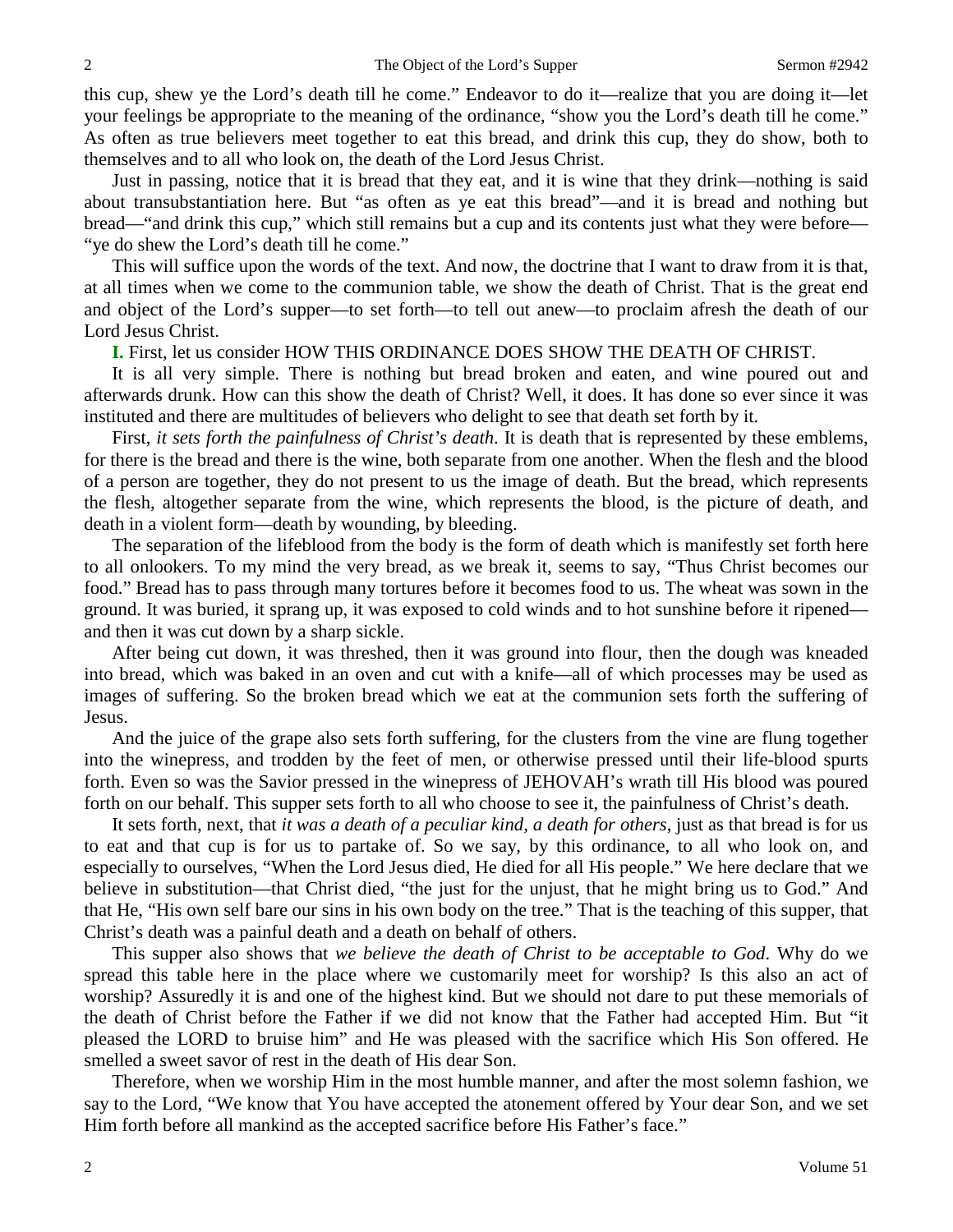And I think that we also mean to say by this ordinance, that *Christ's sacrifice is complete and perfect*. We would not wish to show it to others if it were not worthy of being looked at. If it were incomplete, we might well keep it in the background until Christ had finished it. But because the cry, "It is finished," rang out from the lips of the dying Sufferer of Calvary, we rejoice to set forth His death to all who come this way.

Behold and see that He has not partly paid the price, but He has paid it all. Look ye here—He has so finished His atoning work that He has spread a feast to which His servants may come and rejoice with exceeding joy. If the sacrifice were not finished, it would not yet be feasting time. But it is complete and therefore, do we shoe it forth after this fashion.

Another great truth that we teach to everybody who sees us at the communion table is this—*Jesus Christ has died and we live upon His death*. This bread and this wine are the emblems of His broken body and His shed blood, and therefore, we eat them and drink them, and so say to you that Christ's dying is our life.

Whenever we want to get spiritually stronger, we always feed upon the truth that Christ died for us. Do any of you deny the doctrine of substitution? We tell you that it is the very essence of our being that, henceforth, it has become the wellspring of life to us. We could not be happy—we could not have any peace—if that were taken away from us. My heart speaks now in words of truth and soberness, and says to you, "There is no truth which I dare to deny, but concerning this truth of the substitutionary sacrifice of Jesus Christ, it would be absolutely impossible for me to doubt it."

Tortures and racks may tear away the strings that are bound about my heart, but they can never make me relax the hold that I have of Jesus Christ my Lord. No, the Lamb of Calvary, bleeding in our room, and place, and stead, has become essential to our very being, and we cannot, we must not, we will not becloud that blessed doctrine of His substitutionary sacrifice. Is it not all-in-all to us?

We also say to dear friends who may look on at this feast that *the death of Jesus Christ has now become to us the source of our highest joy*. We are not about to celebrate a funeral. When we come to this table, we do not come in mournful guise. I know that it has pleased the authorities of certain churches to make men kneel before what they call the altar, but why have they to kneel? Is there any passage of Scripture in which there is even the shadow of any teaching which looks that way?

At the passover, the Israelites stood with their loins girt and their staves in their hand. Why was that? Because they were expecting to go out of Egypt and were not then out of the land of bondage. He who is under the law, when he eats his passover, must eat it with his loins girt and with his staff in his hand.

But how did the disciples eat the Lord's supper? Why, reclining in the easiest posture possible. It was a most solemn supper, but it was a supper. It was the ordinary meal consecrated by the Lord to the great purpose of setting forth His death. And to make us kneel to receive it is, to my mind, to take away a great part of the teaching of it. We should sit at the communion as easily as we possibly can—as we would at our own table—because "we which have believed do enter into rest"—and part of the teaching of the Lord's supper is that now, in Christ, we have perfect peace and we rest in Him as we feed upon Him. This ordinance is a feast, not now a subject for sorrow, but a theme for delight.

And once more, beloved, when we come to the Lord's table to proclaim Christ's death, *we show it as the bond of Christian union*. The point of union among Christians is the death of the Lord Jesus Christ. I am afraid that it will be many long years before we shall get all believers to agree concerning baptism. I hope right views of that ordinance are spreading, but it does not seem to me to be a point where all Christians are likely yet to unite.

But concerning our Lord's death, all who really are His people are agreed. If we are in Him, we rejoice in that grand foundational truth, "that Christ died for our sins according to the scriptures," and we delight to think that by His death He has redeemed us from death. So, dear brothers and sisters, if you cannot meet your fellow Christians on certain doctrines, because some of you are strong men in Christ and others are but babes—and the babes cannot crack the nuts or eat the strong meat upon which some feed—you can all unite in Christ.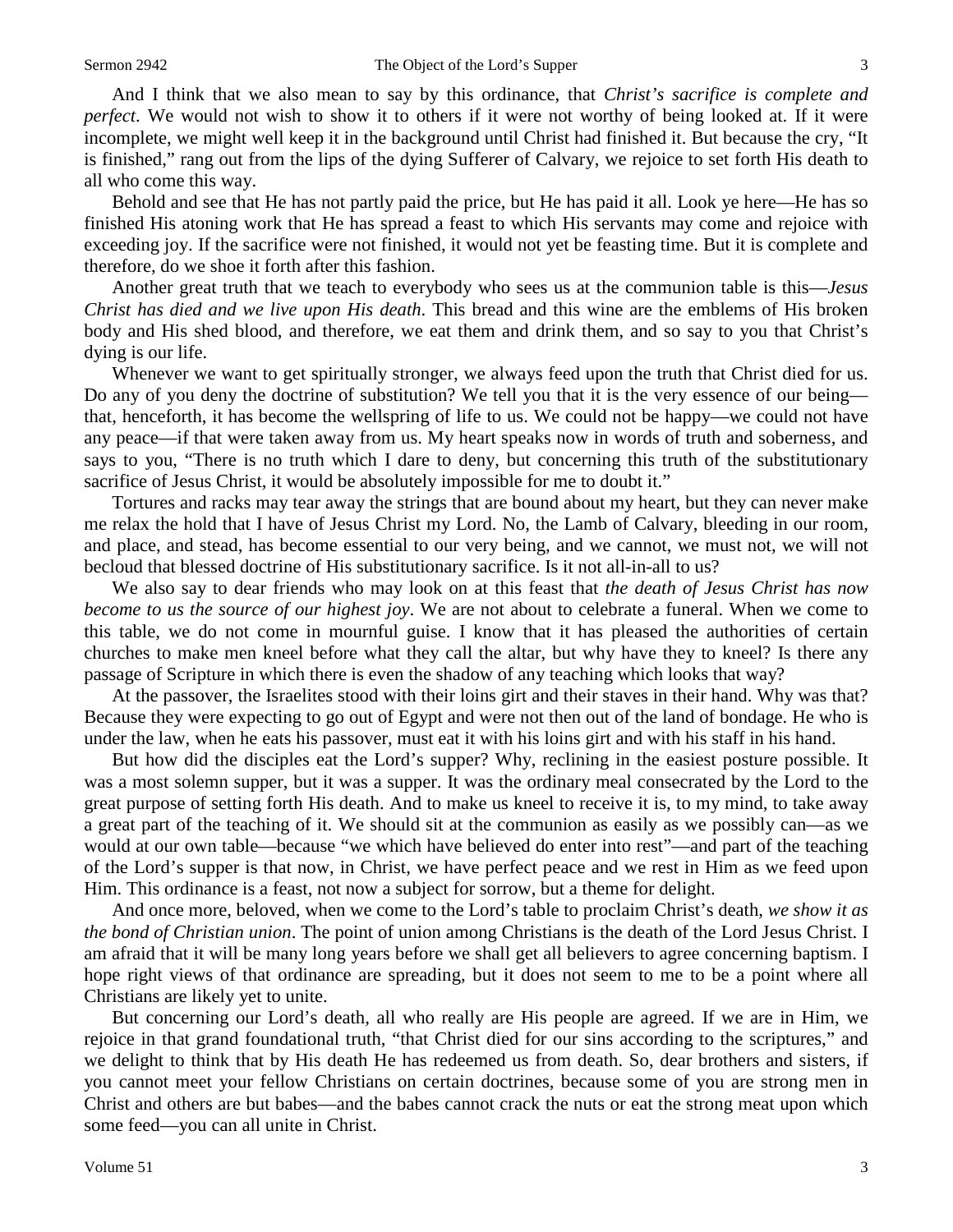He is like the manna which suited all the Israelites in the wilderness—young or old, they could all feed on the manna and so can all the saints feed on Christ. And when we sit at the communion table, we say to all the world, "We are all one in Christ Jesus. We do not come to this table as Baptists, or Episcopalians, or Methodists, or Presbyterians—we come here simply as those who form one body in Christ—they who agree to show forth to all mankind the death of our adorable Lord."

**II.** Secondly, let us consider WHY THE LORD HAS TAKEN MEANS TO SHOW THIS TRUTH.

There are a great many important truths in the Bible and every truth ought to be kept in remembrance, but it is not concerning every truth that the Lord has appointed an ordinance to keep it in memory. The doctrine of election is one that we firmly believe, but we have no special token, type, or symbol to set it forth.

It is the death of Christ which is set forth by this memorial supper. Why was that chosen? I answer, *because it is the most vital of all truths*. Concerning the sacrificial death of Christ there must not be tolerated any dispute in the Christian church. That must forever stand as a settled doctrine of the Gospel. The atoning death of Jesus Christ once put away, you have taken the sun out of the church's heavens. Indeed, you have taken away all reason for the very existence of the church of Christ.

I think it was Dr. Priestley, a Unitarian, and who had a brother, who was a sound Calvinistic divine, and who came and visited him. And he agreed to let him preach for him one Sabbath morning, on condition that he promised not to preach on any controversial subject. The good man gave the promise, but rather regretted, afterwards, that he had done so, yet he managed to redeem his promise and also to clear his conscience, for he preached on the next Sabbath morning from this text, "Without controversy great is the mystery of godliness: God was manifest in the flesh," from which he proved that the Godhead of Christ is a truth about which no controversy could be allowed.

We put the doctrine of His substitutionary sacrifice in the same category—these is no true Christianity without it. You have given us merely the shell and the husk if you take away this great central truth of the Gospel—God's justice vindicated by the death of His dear Son, and on that ground, free pardon published by the grace of God to the very chief of sinners who believe in Him. This doctrine, which some despise and decry, is the very essence of the Gospel of Christ. We have no question with regard to the truth of it, neither do we speak with bated breath concerning it, for our Lord Jesus instituted this supper in order to keep this truth before men's minds, because it is the point above all others that is vital to the Gospel.

Another reason is *because so many combat this doctrine*. It has been the Hougomont of the great Waterloo which has been fought against Christ. All His adversaries rally against this truth. When any man becomes unsound upon other points, if you probe deeply enough, you will find that he has become unsound upon the doctrine of the atonement. The substitutionary sacrifice of Christ is the one thing which His enemies are aiming to overthrow.

They cannot endure it. They profess to be greatly offended by our frequent use of the word blood, yet that word is one of the most conspicuous words in both the Old and the New Testaments, so still will we say, "Without shedding of blood is no remission," and "the blood of Jesus Christ his Son cleanses us from all sin." This communion table sets forth the broken body and shed blood of Jesus Christ, our Lord and Savior, and so brings His atoning sacrifice before men's minds—and thus His church, so often as she observes this ordinance, shows Christ's death in the teeth of all opposers and this she means still to do "till he come".

No doubt the Lord also instituted a symbol for the maintenance and propagation of this truth *because it is a most blessed one to sinners*. Poor souls, there is no comfort for you till you know that Christ died in your stead. Your conscience, if it be really aroused, will never be pacified with ceremonies. Nor will it be contented with moral precepts which you cannot carry out. Nor will it be lulled to sleep with the idea of your own religiousness ever saving you. Your awakened conscience makes you ask, "How can God be just and yet pardon me?" And it is the martyred body of your Lord that answers that question,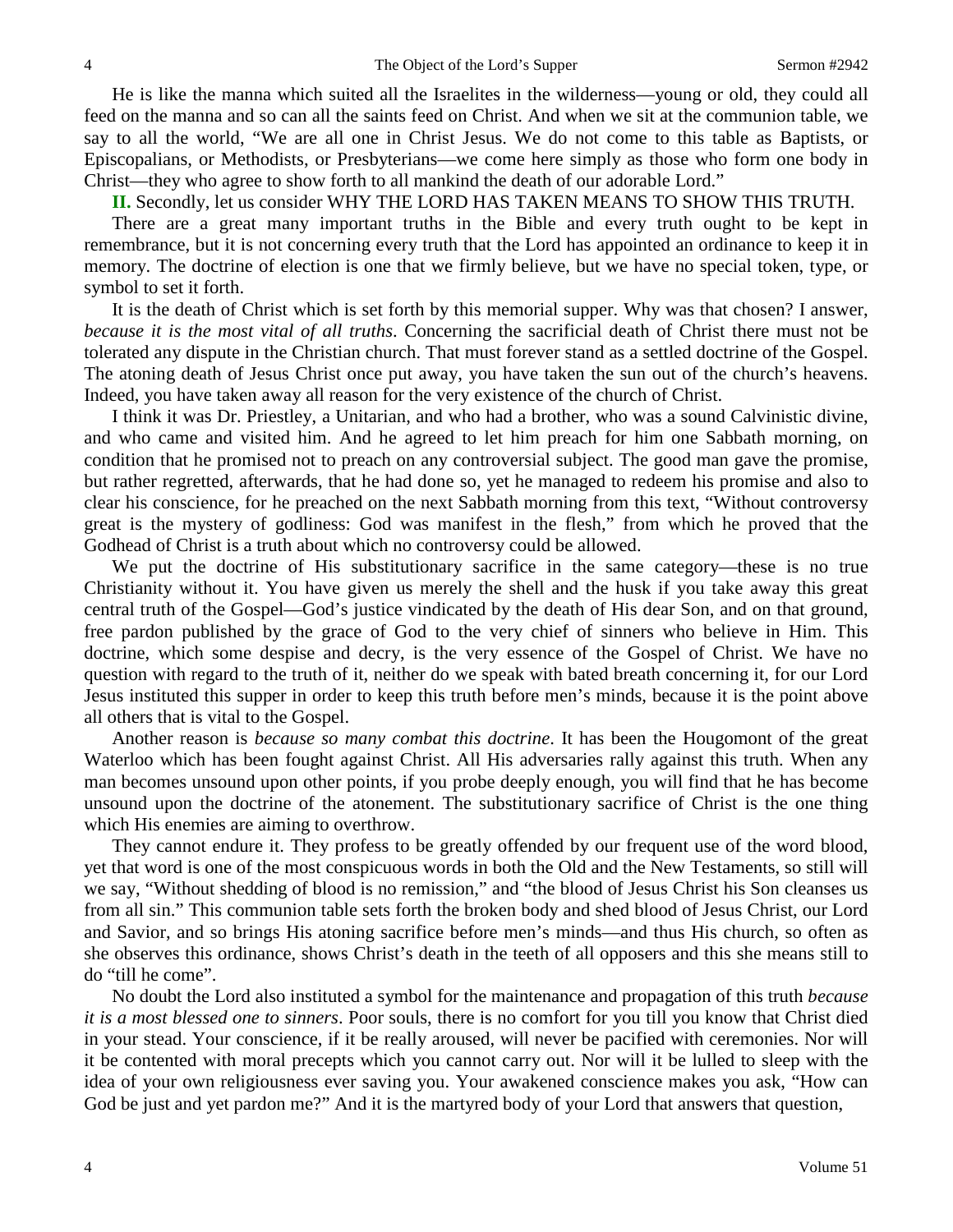*"Till God in human flesh I see, My thoughts no comfort find. The holy, just, and sacred Three Are terrors to my mind."*

But when you come to see Christ on the cross dying instead of you, then will comfort come into your mind, O distracted seeker—but not till then. Therefore is it that God bids His ministers preach Jesus Christ and Him crucified, and therefore is it that, as often as we come to this table, we proclaim His death because sinners need that beyond everything else.

And beloved, there is another reason, I think, why this truth was selected to be set forth in this memorial supper, namely, *that it might certify the truth to your own soul*. What arrow will ever pierce the heart of sin unless it is dipped in the blood of Jesus? When I see sin punished on Christ, I see the evil of it. When I see Christ dying for my sin, I see the great motive for my dying for my sin. When I behold His griefs and pangs on my behalf, I see a reason why I should make abundant sacrifices in order that I may glorify Him. Beloved, the death of Christ is the great sin-killer, and he who truly knows it and understands it, will feel its sanctifying power.

At the same time, *this truth greatly glorifies God*. When do you ever praise God so well as when you, a poor guilty sinner, stand at the feet of the cross and see that Christ died there for you? The sweetest songs in all the world are those that are sung around the cross by sinners saved by sovereign grace. And each one sings unto the Lord, "Wash me in the fountain and make me whiter than snow. Then shall every part of my being praise Thee and my whole nature shall break forth in ecstatic joy magnifying and blessing the name of the Lord, who is able to put away such offenses as mine through the precious blood of His dear Son." You will thus be enabled to glorify God when you come to this table and meditate on the great atoning sacrifice by which your sin is forever put away.

I feel that I can say, without boasting, that my ministry and this ordinance agree well together. I have long preached to you Jesus Christ and Him crucified. I have fully preached to you His vicarious sacrifice. And when you come to this table, you can realize that the truth which I have preached to you links on to this ordinance. But how anyone can piece together a dry philosophy and this service, I do not know. Having left out the grand fundamental doctrine of atonement, how they can make anything but a farce of the communion, I cannot even guess. I should think they might as well abolish it from their services and let the symbol go when the substance has already gone.

But it cannot be so with us, for we feel that God would have His people think of Jesus always. He would have them speak of Jesus often. He would have them bear witness to the death of Jesus continually, and therefore, He makes this communion to be the sweetest of ordinances to point us, with unerring finger, to Christ on the cross.

**III.** Now, thirdly, will you please take notice of THE PERPETUITY OF THIS ORDINANCE AND THE REASON FOR THAT PERPETUITY? "Ye do proclaim the Lord's death *till he come*."

When He comes, we shall not need these symbols, for we shall have the Master Himself with us, but "*till he come*" we are to observe this ordinance.

What do I learn from this? Why, dear friends, that *His death will be efficacious* "*till he come*." You are not called to show to the world something that is worn out. You do not come to this table to set forth to the people who will look on something whose force is spent. Oh, no! You can still sing,

> *"Dear dying Lamb, Thy precious blood Shall never lose its power, Till all the ransom'd Church of God Be saved to sin no more."*

And every time any of you who are unconverted, but are seeking the Lord, see this table spread, you should say to yourselves, "Those people believe that there is still efficacy in Christ's blood, or else they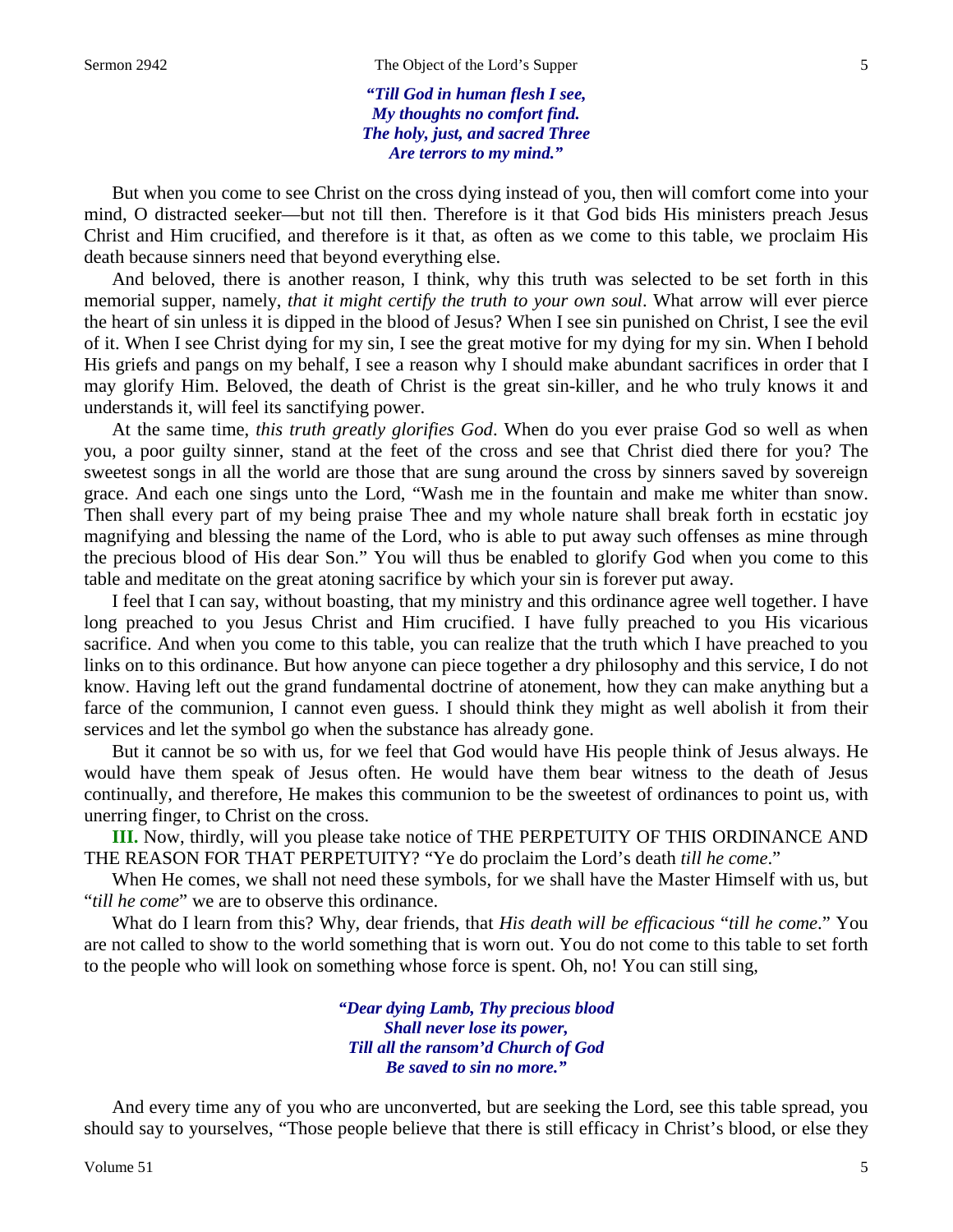would not keep up the observance of that supper." Yes, we do believe just that and we believe that Jesus is able to save you now if you come to Him—able at once to speak peace and pardon to your heart if you do but trust Him.

Another thing I learn from our text is that as this supper is to be celebrated "till he come," *it shows*  that there will always be a church of Christ to celebrate it. There always has been a church of Christ since He founded it. In the darkest Popish days, Christ always had His little church to observe this ordinance. In the catacombs at Rome, in the mountains of Bohemia, in the Vaudois valleys, in the wild glens of Scotland, and in almost every land, in the simple breaking of bread and the pouring out of wine believers still remembered Christ's death even though they met together at the peril of their lives.

And right on down to these brighter days in which we can meet two or three at a time, or hundreds or thousands at once to break bread and to drink wine in remembrance of our dying Lord, there has always been a church of Christ and there will always be a church of Christ. So do not despair however dark the days may yet be. Neither Rome nor hell itself can put out the candle which has been lit by the Lord, and there will be a church of Christ "till he come."

It is true that there will always be people to oppose this doctrine and one reason why you are to continue to observe this ordinance is because there will always be some people who will deny Christ's substitutionary death. Dear friends and fellow helpers in the Lord, it seems such a sweet thing to me to think that all the communicants at this ordinance tonight will be helping to preach a sermon upon our text.

I alone must do the talking, but you who will presently gather around the communion table will unite in this act, by which we shall all say, "Christ died on Calvary's cross. Christ died for us," and all the other truths that I have been mentioning to you. By the very eating of the bread and the drinking of the wine, you will proclaim again that there are some who believe in the bleeding Savior—some who still believe in Him as dying in their room, and place, and stead. Let others deny it if they will, you will maintain that testimony.

Beloved, this ordinance is to be perpetual, *because Christian hearts will always need it*. There were some people, a little while ago, who were getting so wonderfully perfect (in their own estimation) that I thought, at the time, they would soon give up the observance of ordinances. I read of one of them who said that he did not pray any longer, for his mind was so perfectly sanctified and conformed to the will of God that he did not need to ask anything of God!

Poor fool! That is all I can say of a person in such a state of heart as that. When any man gets beyond the need of prayer, he has urgent need to begin his Christian life over. And it is the same with those who have got beyond the need of ordinances. Christ knew that we should never, in this life, be able to do without outward ordinances. He knew that His people would be forgetful, even of Himself, so He gave us this double "forget-me-not"—this sweet memorial of His death, that as oft as we observe it, we may observe it in remembrance of Him.

Moreover, *the world itself will always need this ordinance*. There will never come a day when the world will not need to have the crucified Christ set before it. There will never be an hour in which there will not be breaking hearts that need consolation, wandering souls that need reclaiming, and others who are seeking self-salvation, who will need to be taught that salvation lies in Another—and is to be found only in the bleeding Lamb of Calvary. May God help us to maintain this testimony for the world's sake, for the poor sinner's sake, for our own sake, and for Christ's sake "till he come."

**IV.** I have done when I have made one more remark, which is this. If what I have said about this ordinance is true, then, LET US ATTEND TO IT.

If in this way we set forth Christ's death—if our coming to the table of communion calls attention to that great fact—if we unite in this act of fellowship, in testimony to the death of Christ, let us attend to it.

What shall I say to some of you who, I trust, have Christ as your Master, but who have never yet obeyed this command of His? Let me ask you whether He has ever given you exemption from the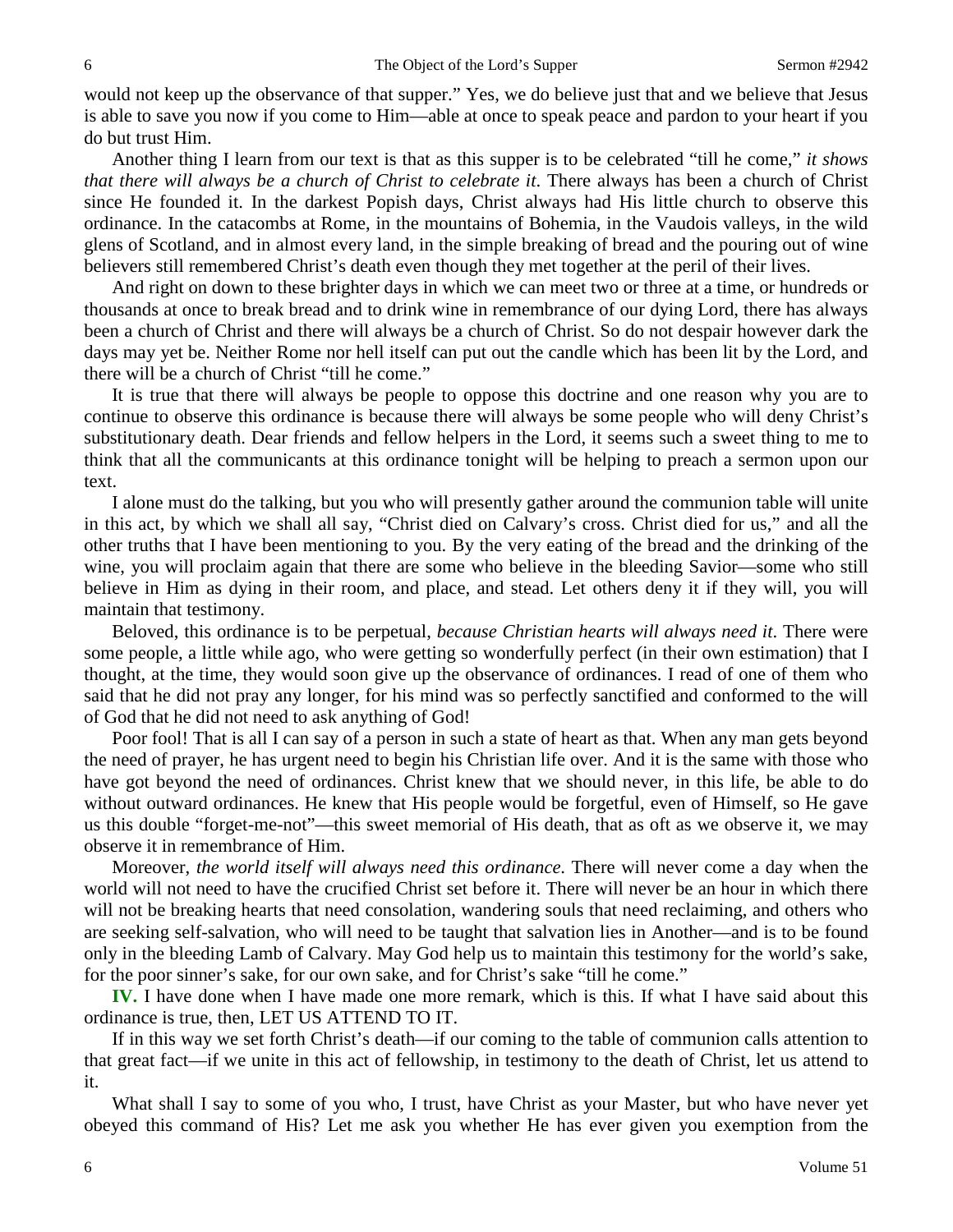observance of this ordinance, and let me also ask you whether, as He thought it wise to ordain this ordinance, you ought not to think it wise to observe it? Did He institute it in order that you might neglect it? Has He instituted any ordinance which it is right for His people to neglect? Do you know how much you have already lost through your disobedience to your Lord's command?

You tell me that it will not save you. I know that. And you know as well as I do that you should not come to the communion if you thought it would save you, for none are invited to come but those who are already saved. But I should like you to look at this matter in the way in which a poor young man spoke of the other ordinance instituted by the Lord Jesus Christ.

He had not all his wits, but the grace of God had been at work within him, and as he lay dying, his chief regret was that he had not been baptized. His sisters said to him, "Well, but you know, Isaac, that baptism will not save you." He answered, "I know that very well, for I am already saved, but," he added, "I expect to meet the Lord Jesus Christ very soon and I should not like Him to say to me, 'Why did you not do that little thing to please Me?'"

There is much force in that remark. The smaller the thing is, the greater reason is there why we should attend to it directly, lest we should be supposed to say, "I would not do even that little thing to please Christ." If coming to the communion table would save you, of course you would come out of sheer selfishness. But if your religion is nothing but selfishness, may the Lord have mercy upon you and give you a far better one!

It is the privilege of those who are saved to show their obedience to Christ and their love to Him by coming to His table. Do you think that you can look Him in the face and say, "My Lord, You have instituted this ordinance to be observed in remembrance of You, but I have never observed it"? May He not look upon you and say, "It is but a small thing and it is for your soul's good—can you not do that for Me?" You ought to question whether you are in a right state of heart if you can be negligent of this command of your Lord.

But I must also speak to those who do observe the ordinance in a fashion, but who do not enter into the true spirit of it. Those who come rightly to the table show Christ's death "till he come," but I am afraid that there are, at all communion services, some who do not think aright concerning Christ's death. I always feel very sad, when I am presiding at this ordinance, if I find my thoughts wandering away from the last dread scene upon the cross. I would rather not be at the table of my Lord than be here thinking of something else beside His sufferings and death. What can be the use of the outward ordinance if inward and spiritual grace is lacking?

Beg the Lord to restrict all your thoughts to the cross. Make this your prayer, "Bind the sacrifice with cords, even with cords to the horns of the altar," and let that altar be the broken body of your Lord upon the tree. Of Him let me think, and in Him let me rest, all through the communion service, and let me see to it that I do reverently, humbly, heartily show His death "till he come."

Come then, beloved, unworthy as you are, come to His table. Come trembling because of your sin, but rejoicing in His sacrifice and grateful for His great love. Come and trust Him over again. Come and give yourselves up to Him once more. Come and renew your vows of affection and devotion. Come and put your finger into the print of the nails and thrust your hand into His pierced side.

Nay, more than that, say what the spouse does as she begins the song of songs, "Let him kiss me with the kisses of his mouth: for thy love is better than wine." Seek to get near to Him, to come into close contact with Him and when you do so, hold Him fast and do not let Him go, but call together your friends and Christian brethren and say to them, "Here is the Master. Come with me and let us together have sweet fellowship with Him."

If, tonight, at the communion table, I might thus lay hold of the great Angel of the Covenant, I think I should feel inclined to hold Him till the break of day, as Jacob did at Jabbok. And if He should make my sinews shrink, yet would I bless His name for condescending to tarry and wrestle with me. If you can get into contact with Him, make this your resolve, that you will hold fast and will say to Him, "I will not let thee go, except thou bless me."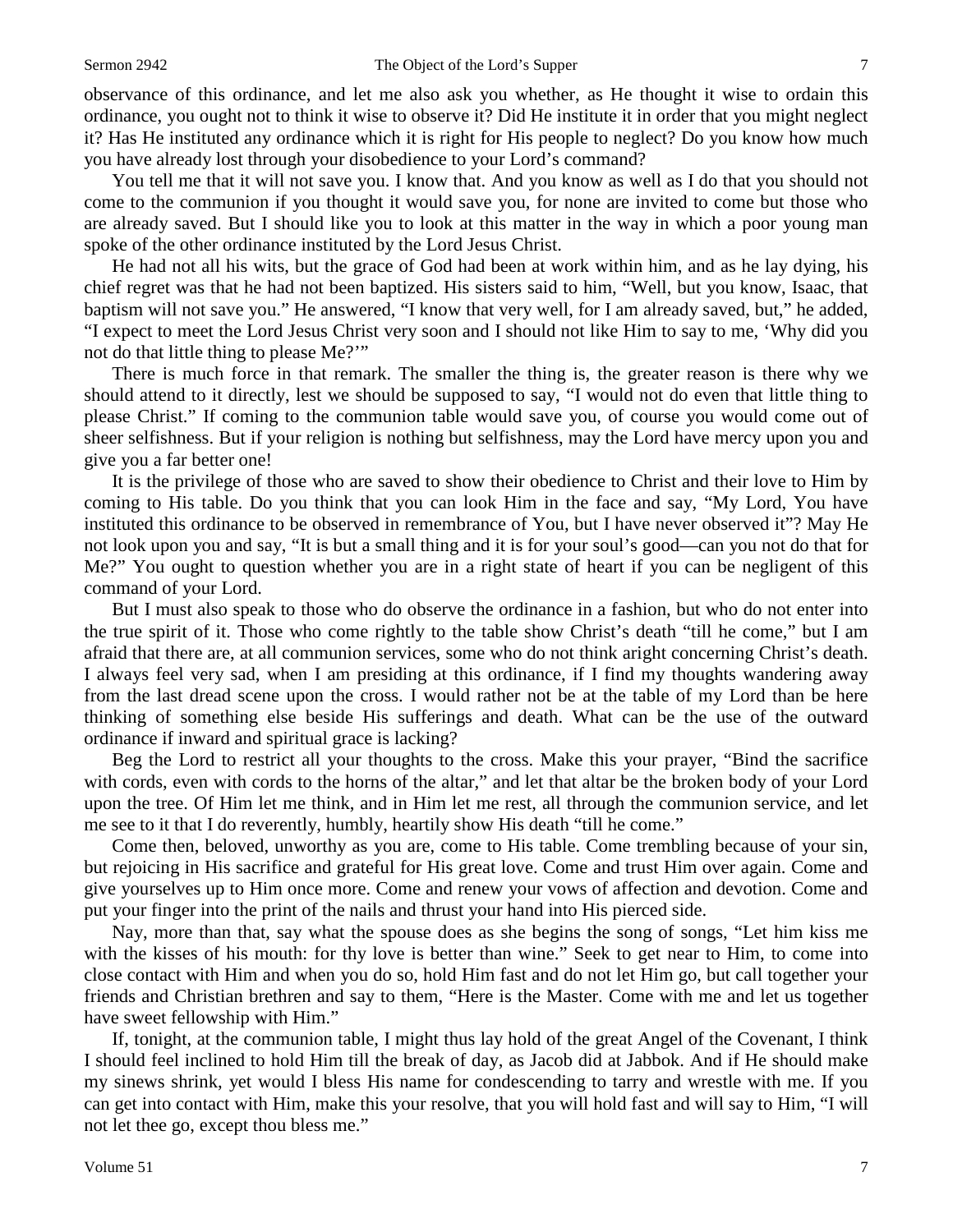### **EXPOSITION BY C. H. SPURGEON**

## *PSALM 22:1-9 AND MATTHEW 27:33-44*

### **Psalm Chapter 22. Verse 1.** *My God, my God, why hast thou forsaken me?*

What a dolorous cry! How terrible it must have been to have heard that cry, but how much more terrible to have uttered it! For the dear Son of God, the Well-beloved, with whom the Father is always pleased, to be forsaken of His God, was indeed unfathomable grief.

**1.** *Why art thou so far from helping me, and from the words of my roaring?*

It seems as if the Savior's voice, and almost His mind, had failed Him, for He calls His prayer, "roaring," likening Himself to a wounded beast. When any of You cannot pray, or think You cannot, remember these words of your Lord. If He, the ever-blessed Son of God, speaks of His own prayer as a "roaring," what must ours be! You know that Isaiah spoke of his own prayer as being like the chattering of a crane or a swallow, or the mourning of a dove, as if there were no articulate utterance about it. But to the ear and eye of God, there is music in a sigh and beauty in a tear. As our Lord had to pray like this, do not wonder if we, sometimes, should feel that God has forsaken us. If there were such dark clouds for Christ, there may well be some for us also.

**2.** *O my God, I cry in the daytime, but thou hearest not; and in the night season, and am not silent.*

If we remember Gethsemane, and think how Jesus prayed there, even to an agony and a bloody sweat, shall we wonder if, sometimes, our prayers seem to be put on one side, and we do not immediately receive answers of peace to them? Yet, You see, our Lord kept on crying to God both day and night.

**3.** *But thou art holy, O thou that inhabitest the praises of Israel.*

Settle it in your hearts that, whatever God does, He is holy. Never harbor a thought against Him, never imagine that He is hard, or unjust, or unfaithful. That cannot be, so, if the worst comes to the worst, never let your faith have any question upon this point.

**4-5.** *Our fathers trusted in thee; they trusted, and thou didst deliver them. They cried unto thee, and were delivered: they trusted in thee, and were not confounded.* 

Look back and see how God helped our ancestors. Recall how, in the past ages, the Lord always was the Deliverer of all those that trusted in Him. Was a righteous man ever finally forsaken of God? Since the world began, has not the Lord, sooner or later, appeared to deliver His children? It is wonderful to hear our Divine Master pleading in this fashion. But most wonderful of all is that next verse—

**6.** *But I am a worm, and no man; a reproach of men, and despised of the people.* 

There is a little red worm which seems to be nothing else but blood, when it is crushed. It seems all gone except a blood-stain, and the Savior, in the deep humiliation of His spirit, compares Himself to that little red worm. How true it is that "he made himself of no reputation" for our sakes! He emptied Himself of all His glory, and if there be any glory natural to manhood, He emptied Himself even of that. Not only the glories of His Godhead, but the honors of His manhood He laid aside that it might be seen that, "though he was rich, yet for our sakes he became poor."

**7-8.** *All they that see me laugh me to scorn: they shoot out the lip, they shake the head saying, He trusted on the LORD that he would deliver him: let him deliver him, seeing he delighted in him.* 

Or, as the passage is quoted in Matthew, "Let him deliver him now, if he will have him."

**9.** *But thou art he that took me out of the womb: thou didst make me hope when I was upon my mother's breasts.*

This is a very wonderful thing. I do not think we remember as we ought that for years after our birth, we could do nothing to help ourselves, yet we were taken care of even then. He who has passed safely through his infancy need not be afraid that God will not help him through the rest of his life. And if we should live so long that we come to a second infancy, the God who carried us through the first will carry